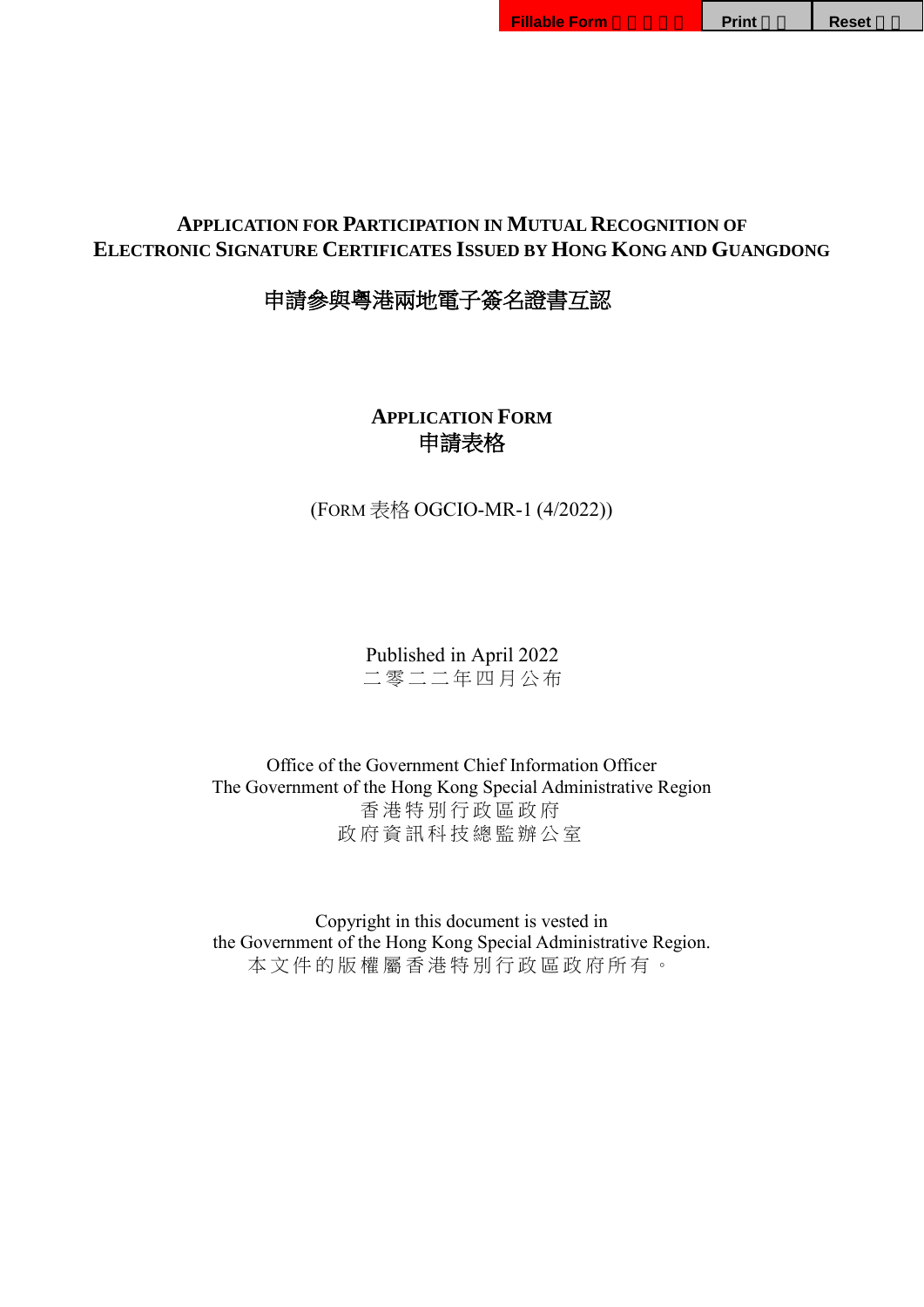#### **FOR OFFICIAL USE ONLY** 本欄由辦理機關填寫

**Application No:** 申請號碼 **:**

**Date Received:** 收件日期 **:** 

## APPLICATION FOR PARTICIPATION IN MUTUAL RECOGNITION OF ELECTRONIC SIGNATURE CERTIFICATES ISSUED BY HONG KONG AND GUANGDONG 申請參與粵港兩地電子簽名證書互認

(This application form supersedes Form OGCIO-MR-1 published in July 2015.) (本申請表格取代於 2015 年 7 月公布的表格 OGCIO-MR-1) (Please refer to the Mutual Recognition Scheme for Certificates webpage<sup>[1](#page-0-0)</sup> for details of the Scheme.) (有關證書互認計劃的詳情,請參閱該項計劃的網頁 1。)

# **Part A A**部

## **Particulars of Applicant** 申請人資料

| 1.               | Name of Applicant:<br>申請人名稱:                                                         |       |
|------------------|--------------------------------------------------------------------------------------|-------|
|                  | In Chinese (if applicable):<br>中文名稱(如適用):                                            |       |
| 2.               | Business Registration Number or equivalent (if applicable):<br>商業登記號碼或同等的登記號碼 (如適用): |       |
| 3.               | Company Number (if applicable):<br>公司編號(如適用):                                        |       |
| $\overline{4}$ . | Address of Registered Office (if applicable):<br>註冊辦事處地址 (如適用):                      |       |
| 5.               | Correspondence Address:<br>通訊地址:                                                     |       |
|                  | Telephone Number:<br>電話號碼:                                                           | 傳真號碼: |
|                  | E-mail Address:<br>電郵地址:                                                             |       |

<span id="page-1-0"></span><sup>&</sup>lt;sup>1</sup> English: https://www.ogcio.gov.hk/en/our\_work/[business/mainland/cepa/mr\\_ecert/index.htm](https://www.ogcio.gov.hk/en/our_work/business/mainland/cepa/mr_ecert/index.html)l 繁體版: https://www.ogcio.gov.hk/tc/our\_work/[business/mainland/cepa/mr\\_ecert/index.htm](https://www.ogcio.gov.hk/tc/our_work/business/mainland/cepa/mr_ecert/index.html)l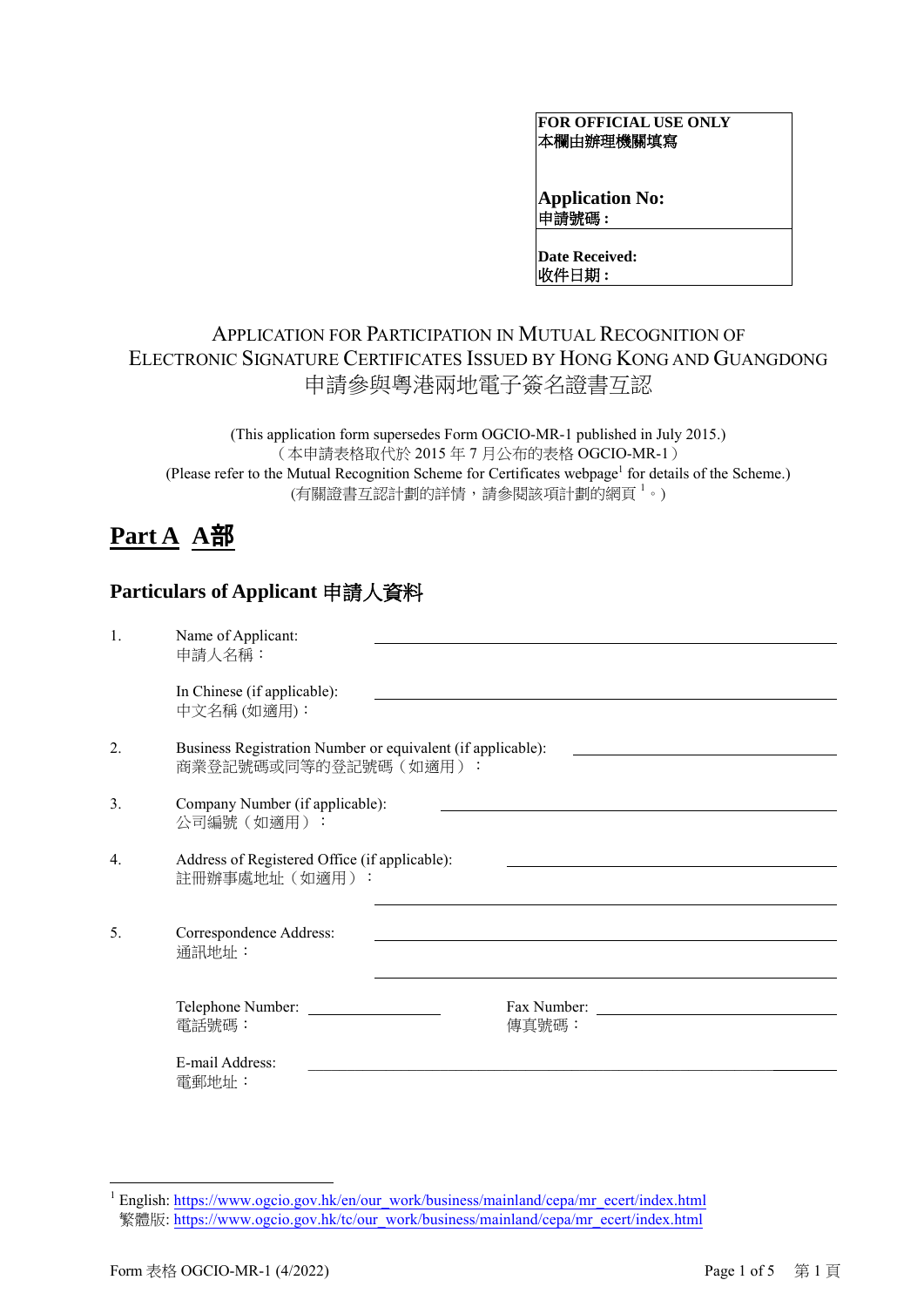# **Part B B**部

### **Application for Participation in Mutual Recognition of Electronic Signature Certificates issued by Hong Kong and Guangdong**  申請參與粵港兩地電子簽名證書互認

6. Please complete the following table in respect of a, some or all of the particular certificate(s) or type(s), class(es) or description(s) of certificates for which the Applicant applies for participation in the mutual recognition scheme for certificates (MR Scheme) as defined in the Code of Practice for Recognized Certification Authorities (Code of Practice) (please use a supplementary sheet if necessary). 請於下表填寫資料,說明申請人申請參與《認可核證機關業務守則》("《業務守則》")所界定 的證書互認計劃的一張、數張或全部個別證書,或一種、數種或全部類型、類別或種類的證書(如 有需要,請另紙填寫)。

| Brief description of each particular certificate or type,<br>class or description of certificates<br>每張個別證書或每一類型、類別或種類證書的簡短說<br>明 | The name and document version of the<br>Certificate Policy (CP), including the OID, to<br>be complied with<br>須符合的證書政策名稱和文件版本(包括對<br>象標識符) |
|-----------------------------------------------------------------------------------------------------------------------------------|--------------------------------------------------------------------------------------------------------------------------------------------|
|                                                                                                                                   |                                                                                                                                            |
|                                                                                                                                   |                                                                                                                                            |
|                                                                                                                                   |                                                                                                                                            |
|                                                                                                                                   |                                                                                                                                            |
|                                                                                                                                   |                                                                                                                                            |
|                                                                                                                                   |                                                                                                                                            |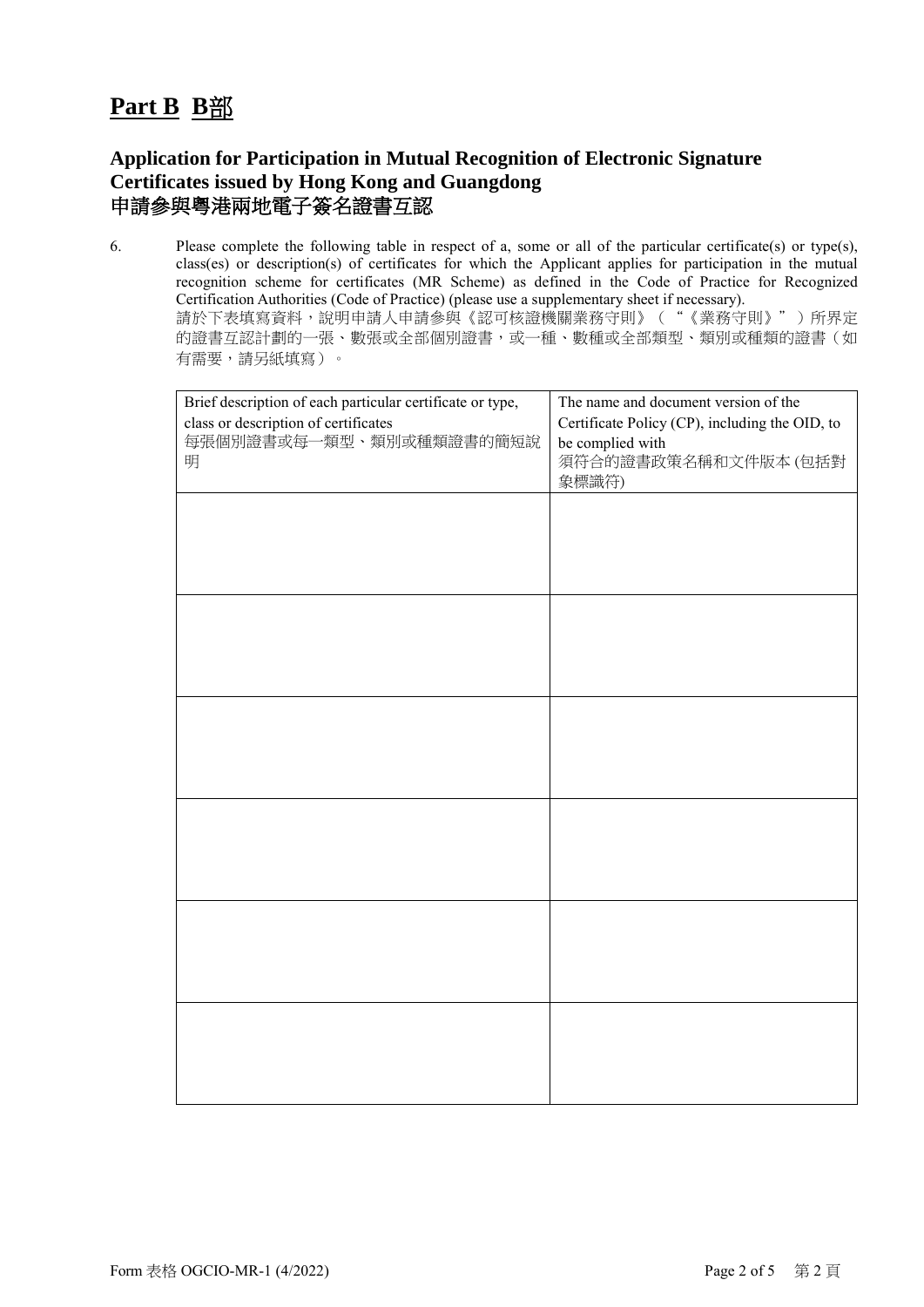#### **Attachments** 所需附件

- 7. The Applicant shall submit the following documents 申請人須提交下列文件 -
	- (i) a copy of Certification Practice Statement (CPS), in paper or electronic form, in relation to the compliance with any CP associated with the MR Scheme. Both Chinese and English versions of the CPS shall be submitted; 以紙張或電子形式提交的《核證作業準則》中文及英文版本。該《核證作業準則》須符合與 證書互認計劃相關的證書政策;
	- (ii) an independent third party assessment report, in paper or electronic form, in relation to the compliance of the CPS with any CP associated with the MR Scheme and the Applicant's capability to comply or actual compliance with the CPS; and 以紙張或電子形式提交的獨立第三方評估報告。該報告須述明《核證作業準則》是否符合與 證書互認計劃相關的證書政策,以及申請人是否有能力遵守或實際上已遵守《核證作業準 則》;以及
	- (iii) a statutory declaration, in paper form, made by a Responsible Officer of the Applicant on its capability to comply or actual compliance with the provisions of the Ordinance and of the Code of Practice as are specified under paragraph 3 of Appendix 2 of the Code of Practice, and if applicable, any CP associated with the MR Scheme. 以紙張形式提交的法定聲明。該法定聲明由申請人的負責人員作出,當中述明申請人是否有 能力遵守或實際上已遵守《業務守則》附錄 2 第 3 段所指明的《條例》及《業務守則》的條 文,以及任何與證書互認計劃相關的證書政策(如適用)。
- 8. Please ensure that the relevant documents listed in paragraph 7 above are attached with this application. If any of the documents listed in paragraph 7 above are submitted in paper form, only the original shall be submitted.

請確保本申請表格連同上文第 7 段所列的有關文件一併提交。如以紙張形式提交上文第 7 段列出的 任何文件,只須提交文件的正本。

#### Notes 備註

- (i) The Applicant should refer to the MR Scheme webpage for the details and requirements of the Scheme, which include the Arrangement for Mutual Recognition of Electronic Signature Certificates Issued by Hong Kong and Guangdong (the Arrangement), the CP associated with the Scheme and their subsequent updates. The Applicant should also refer to the Code of Practice<sup>[2](#page-1-0)</sup> in respect of the requirements of submission of assessment report and statutory declaration under the Scheme (e.g. sections 4.7, 12.1 and 13.1 of the Code of Practice). 申請人應參閱證書互認計劃網頁所載有關該計劃的詳情及規定,包括《粵港兩地電子簽名證書互認 辦法》("《辦法》")、與證書互認計劃相關的證書政策,以及其後更新的內容。申請人亦應參 閱《業務守則》<sup>2</sup> 所載有關就該計劃提交評估報告及法定聲明的規定(例如《業務守則》第 4.7、 12.1 和 13.1 段)。
- (ii) The Applicant may be asked to provide additional information to help us process this application. The OGCIO may not be able to process this application if the Applicant does not provide sufficient information. 申請人或須提供更多資料,以協助我們處理這宗申請。如申請人未能提供足夠資料,本辦公室可能 無法處理有關的申請。

<sup>&</sup>lt;sup>2</sup> English: https://www.ogcio.gov.hk/en/our\_work/[regulation/eto/ca/code\\_of\\_practice/index.htm](https://www.ogcio.gov.hk/en/our_work/regulation/eto/ca/code_of_practice/index.html)l 繁體版: https://www.ogcio.gov.hk/tc/our\_work/[regulation/eto/ca/code\\_of\\_practice/index.htm](https://www.ogcio.gov.hk/tc/our_work/regulation/eto/ca/code_of_practice/index.html)l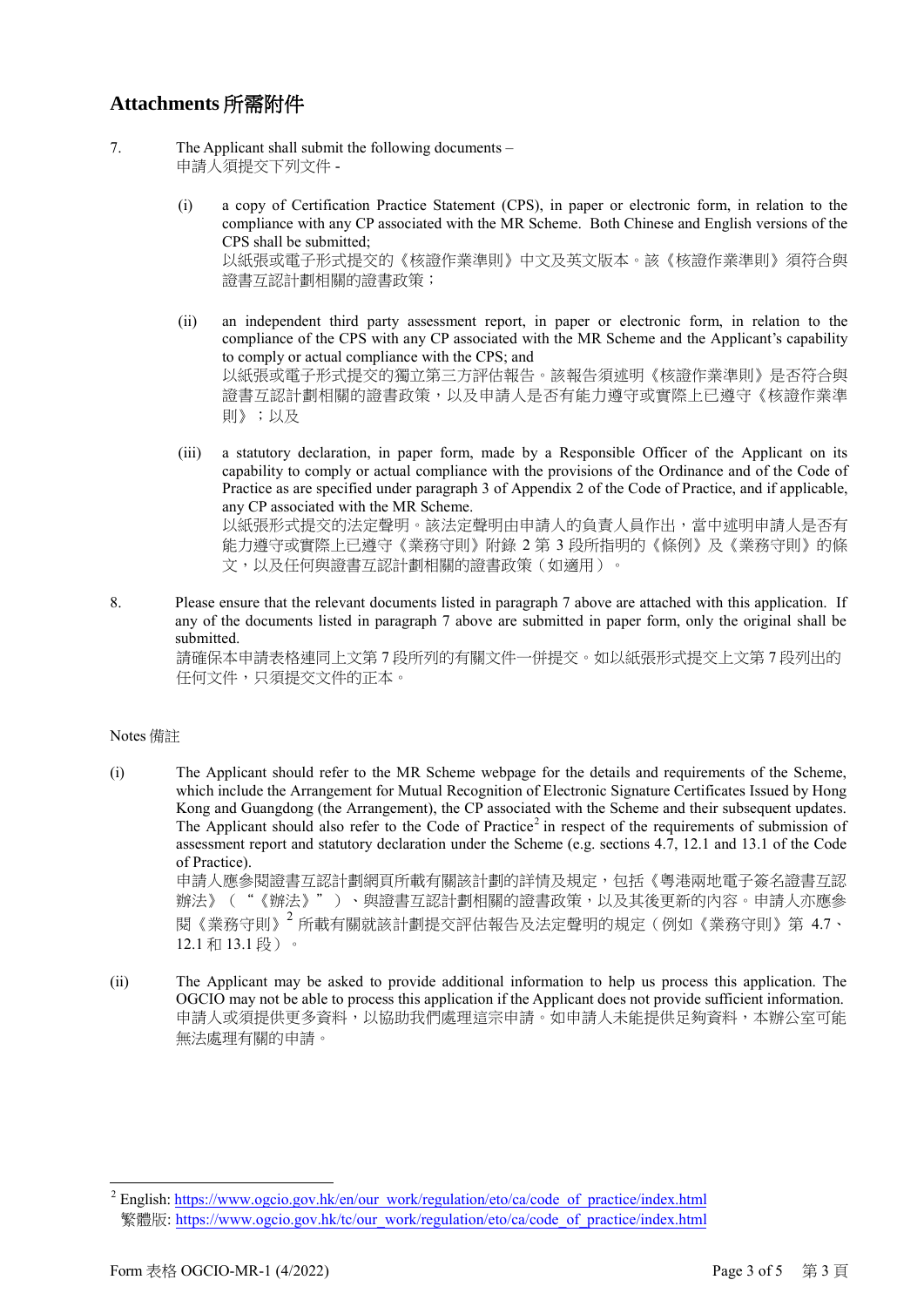### **Declaration** 聲明

9. I/We hereby declare that all information and particulars given in this application form and in the particulars and documents attached to it are to the best of my/our knowledge and belief true and correct. I/We also consent to the Government Chief Information Officer divulging the information and documents provided by us to other departments/agencies in Hong Kong and the Mainland of China for processing this application. 本人/我們謹此聲明,就本人/我們所知及所信,此申請表格和夾附的資料及文件內所填報的資料及 內容,均屬真確無誤。本人/我們亦同意政府資訊科技總監可為處理這宗申請而向香港和中國內地的 其他部門/機構披露我們所提供的資料和文件內容。

10. I/We have read and fully understood the requirements of application for participating in the MR Scheme published in its webpage, which include the Arrangement and any CP associated with the Scheme and their subsequent updates. I/We hereby declare that I/We shall follow and comply with all the aforesaid requirements in participating the Scheme, including my/our CPS's compliance with any CP associated with the Scheme.

本人/我們已細閱並完全明白證書互認計劃網頁所發布有關申請參與該計劃的規定,包括《辦法》、 與證書互認計劃相關的證書政策,以及其後更新的內容。本人/我們謹此聲明,本人/我們會遵守及 符合上述有關參與該計劃的規定,包括確保我們的《核證作業準則》符合與證書互認計劃相關的證書 政策。

Signature of the Applicant / Responsible Officer of the Applicant: 申請人/申請人的負責人員簽署: Name of the Applicant / Responsible Officer of the Applicant: 申請人/申請人的負責人員姓名: Position Held of the Applicant / Responsible Officer of the Applicant: 申請人/申請人的負責人員職位: Date: 日期:

#### **Method of Submission of the Application** 遞交申請方法

11. This application form, relevant documents listed in paragraph 7 above and all supplementary sheets (if any) must be submitted in person or by post / fax / electronic mail to the following address – 申請人須親身或以郵寄 /傳真/電郵方式,把本申請表格、上文第7段所列的有關文件及補充頁 (如有)遞交至下列地址 –

| In Person or by Post to:<br>親身遞交或郵寄至: | Certification Authority Recognition Office<br>Office of the Government Chief Information Officer<br>Room 3823, 38/F, Revenue Tower,<br>5 Gloucester Road,<br>Wan Chai.<br>Hong Kong |
|---------------------------------------|-------------------------------------------------------------------------------------------------------------------------------------------------------------------------------------|
|                                       | 香港灣仔告士打道五號<br>稅務大樓三十八樓三八二三室<br>政府資訊科技總監辦公室<br>核 辦 證 機 關 認 可 辦 事 處                                                                                                                   |
| Fax to:<br>傳直至:                       | $(852)$ 2802 4549                                                                                                                                                                   |
| Electronic Mail to:<br>雷郵至:           | $\text{caro}(a)$ ogcio.gov.hk                                                                                                                                                       |